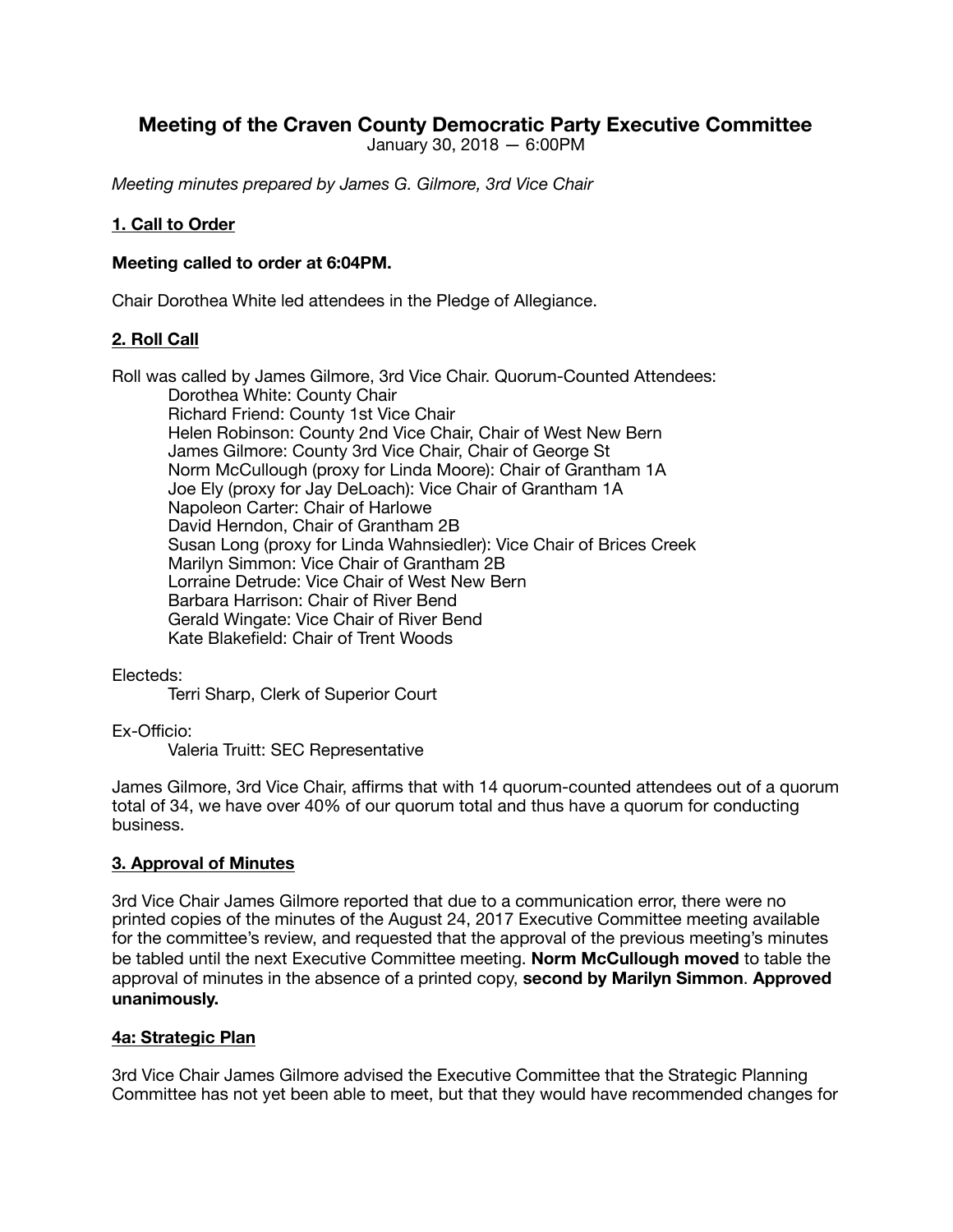the Strategic Plan to present at the County Convention, and requested that this item be tabled. **Norm McCullough moved** to table recommendations for the Strategic Plan as we await the Strategic Planning Committee meeting, **second by Marilyn Simmon. Approved unanimously.**

Richard Friend read a report on our current financial situation, in the absence of our treasurer. Current account balance, less any small pending items, is \$15,844.77. Mr. Friend indicated that we will have a more complete financial report after we have reviewed the documents left to us by outgoing treasurer Libbie Griffin. Mr. Friend indicated that the required final financial report for 2017 was completed and submitted on time. David Herndon asked if the financial report will be made available in written form; Mr. Friend indicated that he would email it to the Executive Committee listserv. No action was needed on this agenda item.

Helen Robinson passed out copies of the proposed 2018 budget. Ms. Robinson and Mr. Friend outlined the process by which the budget was put together.

Barbara Harrison asked what period of time the budget for building expenses was supposed to cover; Mr. Friend answered that it was six months. Ms. Robinson and Mr. Friend further discussed the process by which the building expenses were estimated, and pointed out that this is a top priority for attendees at our often-at-capacity monthly meetings.

David Herndon asked about the budget process, and indicated that the budget shouldn't be changed once it is approved; Mr. Friend indicated that since this is a forecast of income and expenses, it must be a flexible budget, and Ms. Robinson indicated that we would revisit the budget with the Executive Committee at the six-month mark.

Valeria Truitt asked about the chart of accounts listed; Ms. Robinson indicated that it was a description of line-items.

Valeria Truitt asked about the projected income, asking if there was a plan for raising the individual donations and events. Mr. Friend indicated that the donation projections are based on the pattern of individual donations in previous midterm election cycles.

**Valeria Truitt moved** that on the 2018 Proposed Budget the heading "Chart of Accounts" be changed to "Line Items." **Marilyn Simmon seconded. Approved unanimously.**

David Herndon asked about the precincts submitting proposals for GOTV expenses, whether there would be a format or template for submitting those proposals. Mr. Friend indicated that he would put together a standardized template for those proposals.

Norm McCullough asked if the digital infrastructure included online space, domain names, etc. Ms. Robinson and Dr. Gilmore indicated that it does.

Barbara Harrison asked about precinct packets (including recommended donations to the Sustaining Fund, votes for county convention, etc.). Dr. Gilmore and Mr. Friend indicated that we will send those materials to precinct chairs before the February 5 precinct organizing window opens. Discussion was somewhat out of order.

**Joe Ely moved** that the 2018 Proposed Budget be approved. **Valeria Truitt seconded. Approved unanimously.**

#### **4d. Resignation of Treasurer**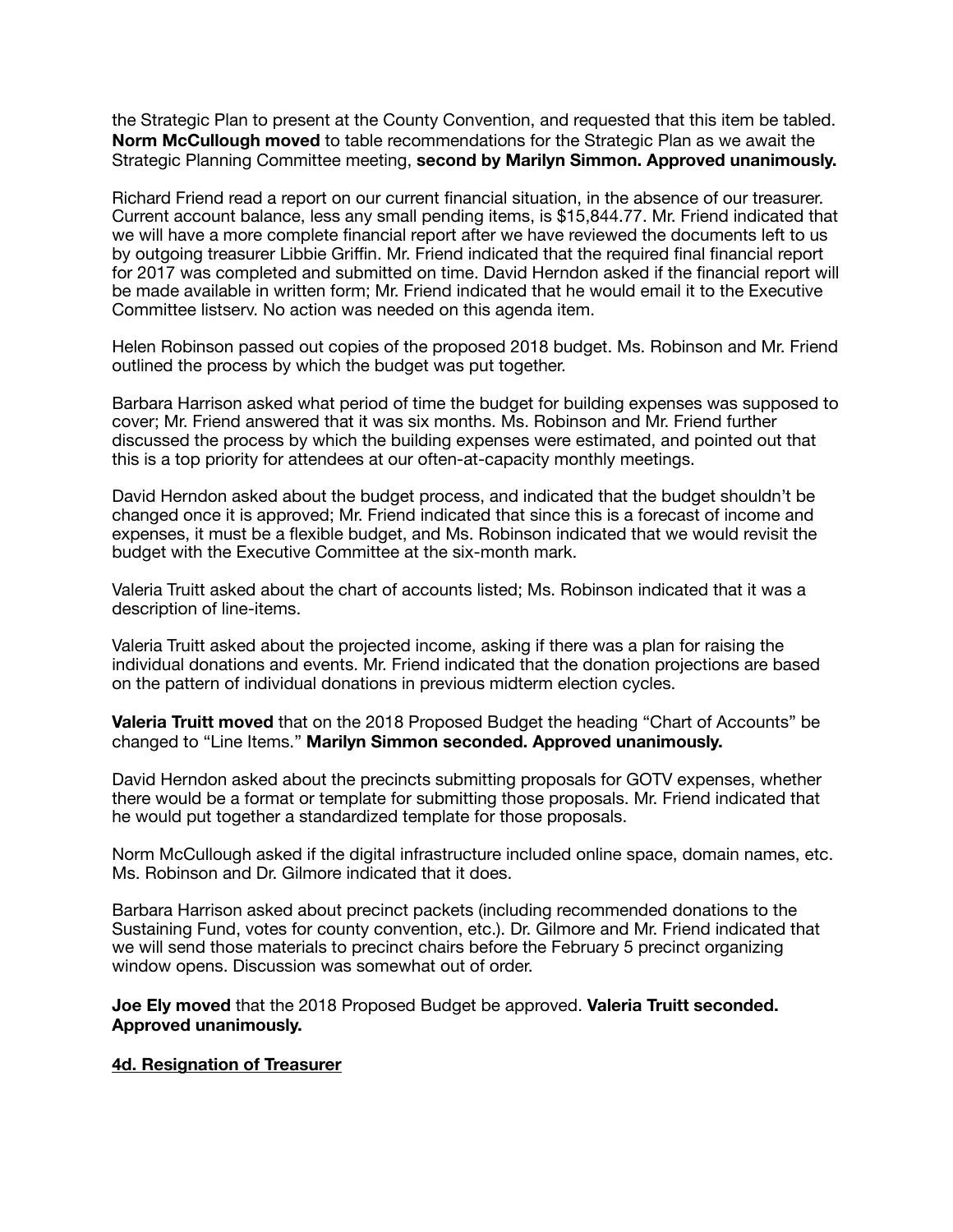Chair Dorothea White apprised the Executive Committee that Libbie Griffin, Treasurer, has submitted her resignation as of January 31. Ms. White reported that Sheila Johnson has indicated that she is willing to have her name put forth in nomination for the Executive Committee to approve as treasurer, to replace her. As the nomination of a new treasurer was an agenda item later on in the program for this meeting, no action was required at this time.

# **4e. Officers Reports**

#### 1st Vice Chair Richard Friend:

Budget - Mr. Friend indicated that when the final accounting for the 2017 Wainwright Dinner was completed, the event only made about \$800, not including people who donated in lieu of buying a ticket. Valeria Truitt indicated that the ticket cost for the Wainwright Dinner may have been a bit too low, so that more people would be able to attend, as a balance between the fundraising and the publicity, and asked if there was a review process to determine if we should raise ticket prices to a more standard \$150-200 to raise more funds at the cost of lower participation. Barbara Harrison indicated that the ticket prices were higher than in previous years.

#### 2nd Vice Chair Helen Robinson:

Training - Ms. Robinson reviewed the most recent Tips and Tools Training at Fairfield Harbour earlier this month.

Pipeline Committee - Ms. Robinson indicated that the Pipeline Committee met after the most recent county meeting, prioritizing county commissioners, state legislators, and supporting Democratic candidates for local office, that they are trying to get more diverse geographic representation from across Craven County, and that they will be meeting again on February 12. Precinct Contacts - Ms. Robinson asked that all precinct leaders make sure that current contact information is on file for them.

Feedback - Ms. Robinson asked that meeting attendees fill out feedback forms before leaving.

#### 3rd Vice Chair James Gilmore:

Communications Committee - Dr. Gilmore indicated that the commitee is working on meeting soon, and that they had a scheduled meeting cancelled due to snow.

Votebuilder - Dr. Gilmore noted that VoteBuilder training occurred in December: 10 people went through training. Another session will be scheduled before the end of February.

#### **5a. Treasurer Candidate**.

**Chair Dorothea White placed Sheila Johnson's name in nomination** for the open position of Treasurer and indicated that Ms. Johnson would be unable to join us due to a family emergency. No other nominations were offered from the floor.

**Gerald Wingate moved** that the nominations be closed, **Norm McCullough seconded. Approved unanimously.**

**Marilyn Simmon moved** the nomination of Sheila Johnson as treasurer, **Lorraine Detrude seconded. Approved unanimously.** 

#### **5b. County Convention and Precinct Meetings**

Chair Dorothea White announced that our county convention will be occurring on March 17, 2018 at the Craven County Courthouse (with approval from the state party on a variance from the March 24-31 window) and asked for suggestions as to a proposed speaker. Suggestions included Wayne Goodwin and G.K. Butterfield.